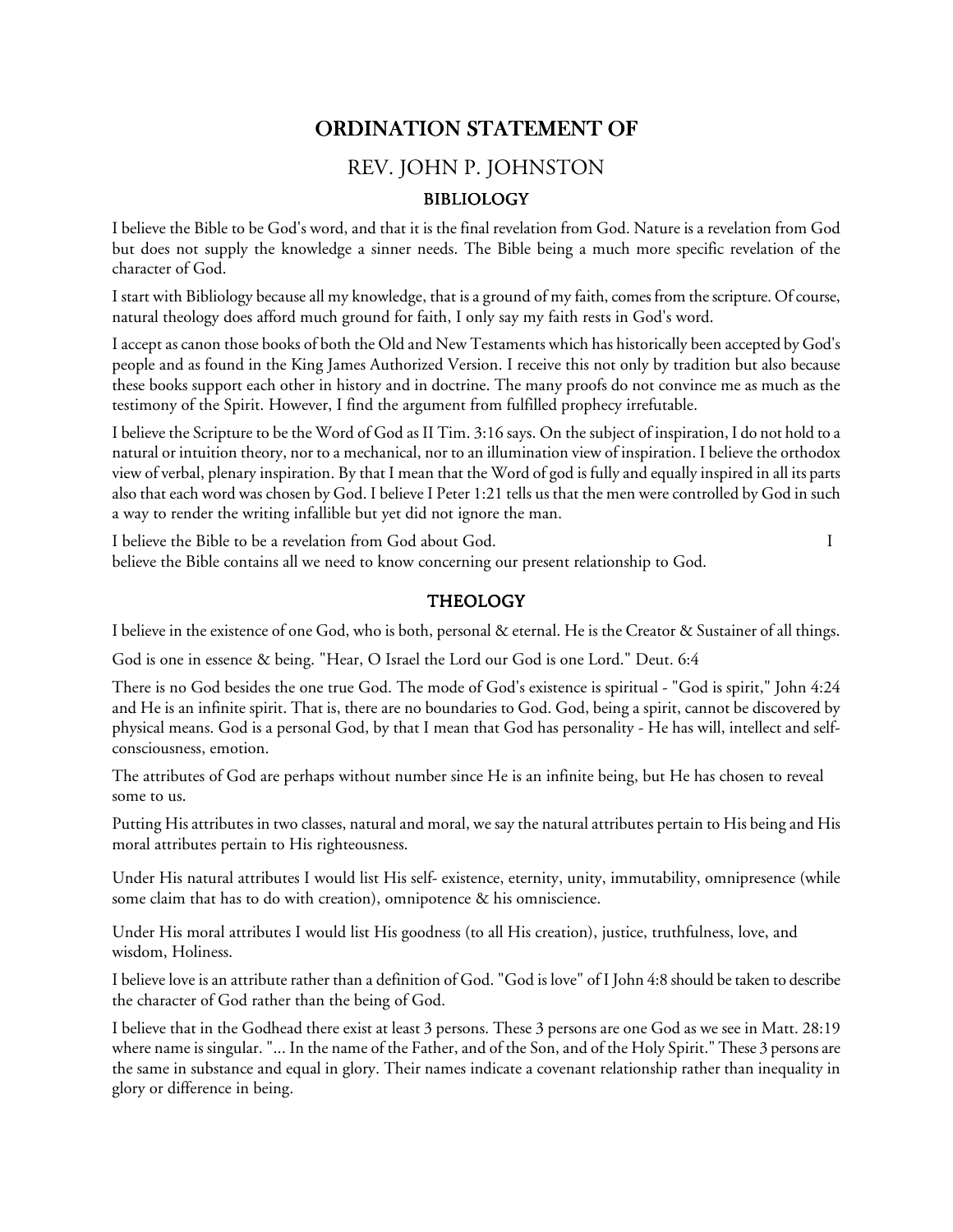I believe the 3 persons are distinct and not just one God in 3 different relationships, ie. the Father, the Son & the Holy Spirit co-exist as one. In covenant relationship there may be subordi-nation and is a question of office not of nature.

# **CHRISTOLOGY**

I believe that the Lord Jesus is God. I believe that the Lord Jesus Christ is man. I believe that the Lord Jesus Christ is the God-man.

I believe that as the Son of God, the Lord as an eternal existence, that He is and always was the Son of God; that is His covenant relationship in the God head.

That is relation to creation, He is creator and sustainer of all things.

That in a point in time He took upon Himself humanity, both body and soul, so that He is every bit man. That in this union He retained His personality so that He is one person, yet His natures remain unconfounded. His natures being, one human, one divine. This union of Deity with humanity is the incarnation. In the incarnation both the body and soul was prepared by an immediate act of the Holy Spirit in the womb of the Virgin Mary. This preparation was in such a way so that the scripture says He was "made of a woman" and that He was "conceived" in the Virgin Mary.

I believe the humiliation of Christ consisted not in the laying aside of Deity, but rather in laying aside His glory. In this act He laid aside the independent use of His Divine attributes. In His humiliation He became subject to the Holy Spirit and worked by that Person; "How that God anointed Jesus of Nazareth with the Holy Ghost and with power," Acts 10:38. This humiliation consisted further in His voluntary surrender of His Divine powers in becoming obedient unto death, Phil. 2:8.

I believe, in His exaltation, He has resumed the independent exercise of His attributes. Also, that He has withdrawn any limitations of the communication of His divine to His human nature.

I believe the offices of Christ to be threefold, prophet, priest and king. I believe the prophetic office of Christ was exercised in His reveling God to men. That as prophet He reveled God to men prior to the incarnation, but His office as prophet was more specific and in fulfillment of Old Testament prophecies in His visible presence. In His office as priest He made the perfect sacrifice for sins, when He voluntarily laid down His life for sinners. That He now intercedes for His elect on the basis of His atonement. Prior to death He interceded on the basis of His death also, John 17. That now our High Priest is in the most Holy place, making intercession for us and invites us to come to Him for grace to help in time of need.

That as King He rules in the hearts of His subjects, that someday His office will be visible manifest to the whole world. That He is coming again as "King of Kings," Rev. 19:16; and He will rule the earth from "the throne of His father David."

I believe that Christ died as a substitute for sinners, that His death was vicarious. That in this vicarious death satisfaction was made to God. This satisfaction being penal, it required the blood of the guilty, and Christ was made sin for us, II Cor. 5:12. I believe that this satisfaction was to God to satisfy the demands of a violated, Holy Law. This satisfaction was not identical, not identical in nature nor degree. This satisfaction was equivalent in that God can accept it on the behalf of any believing sinner. The death of Christ is sufficient motive for God to invite all sinners unto Himself and that in virtue of the intrinsic value of the death of Christ. In its merit or worth the death of the Lord Jesus Christ is sufficient to save every and all sinners. In its purpose we see that Christ died to "give eternal life to as many as thou (the Father) has given Him" John 17:2. And that "He shall see the travail of His soul" Isaiah 53:11.

I believe in the bodily resurrection of the Lord Jesus Christ. That the body that was buried by His friends was glorified and came out of the tomb. That His resurrection is the sign of the satisfaction of the most Holy Law. That in His resurrection, He is the "first born from the dead" Col. 1:18, and as such is the guarantee of the resurrection of all men. That He took up His own life.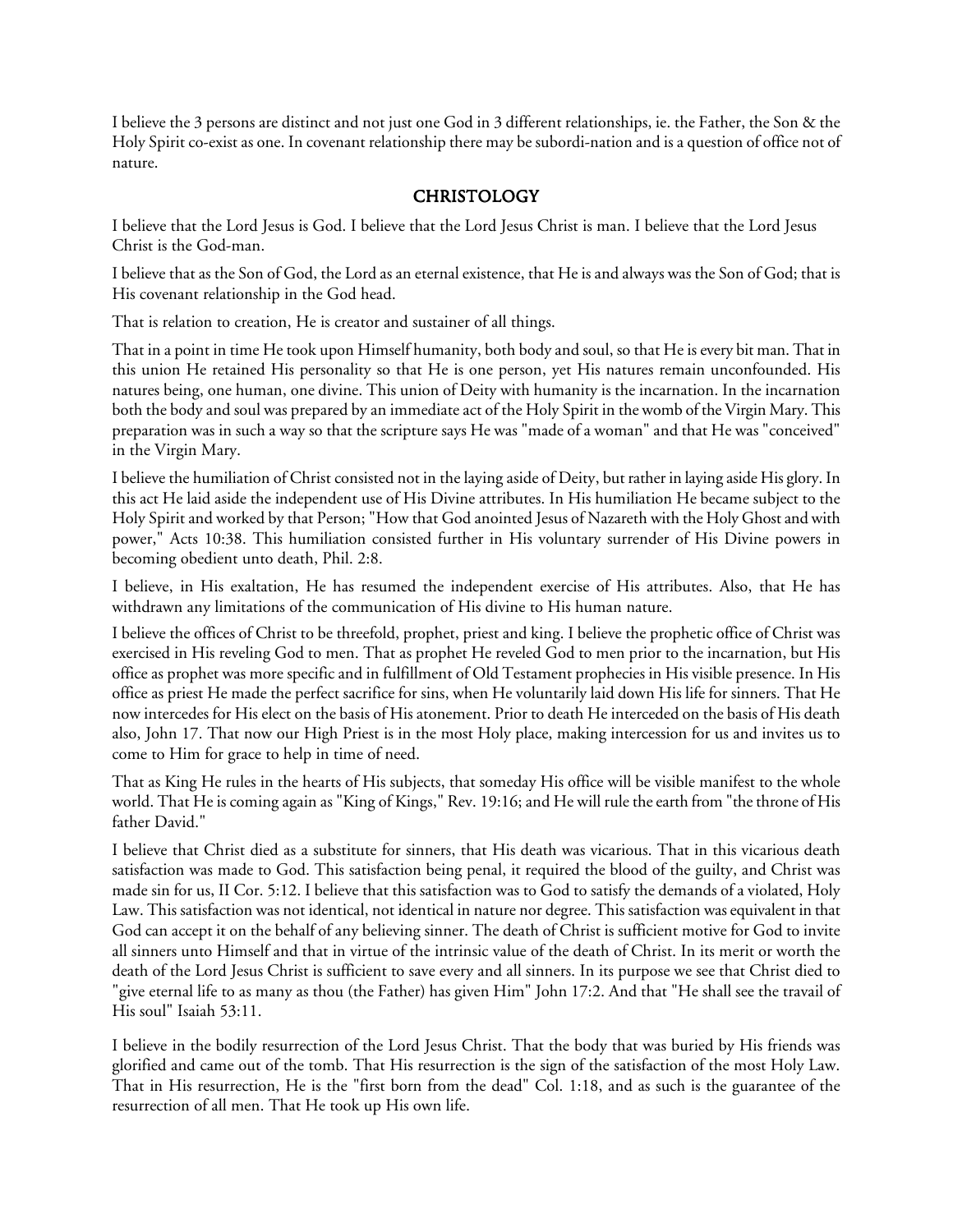#### PNEUMATOLOGY

I believe the Holy Spirit to be a divine person. That He is truly God and that He is a real person. That he Holy Spirit was active in the creation and is active in the sustaining of it. The Holy Spirit is active in sustaining man.

I believe that the Holy Spirit's ministry to the saints of the prior dispensation was that of regenerating, indwelling and fitting men for special functions. That His ministry in this dispensation is His work in relation to the finished work of Christ on the cross; that He witnesses to the believers as sons of God; that His work is not so much a national object as it is concerned with the church.

I believe that the Holy Spirit is the author of the Holy Scriptures; that He moved men to write independent of their own thinking, I Pet. 1:10-12, and II Pet. 2:21.

That in relationship to the church, He was the element in the baptism of the church on the day of Pentecost. That He confers gifts and graces upon individual believers for service in the church. I believe the Holy appoints the place of service for all Christians. That He is the administrator of the church in all things. The Holy Spirit is truly the Vicar of Christ.

In relation to the unsaved the Holy Spirit convicts of sin. He is the one informing the heathen that there is a God. In relation to the elect, it is the work of the Holy Spirit to convict of sin and to convict of righteousness. It is the Holy Spirit that reveals Christ to the heart, creating faith within.

### ANTHROPOLOGY

I believe that man has his origin in an immediate creative act of God. that God created one man, Adam from the dust of the earth and from Adam created Woman. I believe that all men have a common origin and are therefore of common species. The fact that multiple races exist and therefore were in the past developed or distinguished by God even though they have Adam as their progenitor. Acts 17:26.

I believe that in the original state, man was moral and righteous so that He was inclined to obey God. That he had a free will so that he could choose to sin and he did.

I believe that Adam was placed in paradise as the federal head or representative of all men. That in his sin, all men became under legal condemnation. This identification is spoken of in Romans 5:12, "All have sinned ..." and the condemnation in Romans 5:18 where it is said "... by the offense of one judgment came upon all men to condemnation ...."

I believe that in the fall Adam lost his federal headship so that neither his future sins nor his future repentance was imputed to his posterity.

I believe that posterity of Adam not only inherited the guilt of Adam's sin but also inherited his fallen nature; So that in the present state, unregenerate man has a nature that is totally depraved, by thee we mean depraved in all its facilities. That in the present condition man "cannot please God," Romans 8:7. Even so in this condition man may do things which are commendable by society.

I believe that when man is born again, he receives a new principle in which he desires to please God for good and right motives. That this new state is not the same as the original as seen in the fact that there was no struggle from within against Holiness.

I believe in the final state the elect will not be as Adam in that they will be confirmed in Holiness.

I believe that man has a material part and an immaterial part. The material part being the physical part of man. The immaterial being the spirit and soul of man.

I believe that in the fall that the death pronounce by God was more than merely a legal pronouncement, but was such that man is now spiritually dead: that in regeneration such terms are used, "quicken," "made alive," "born again," and the giving of a "new spirit;" these new terms used to describe "new born ones," "new creatures" and the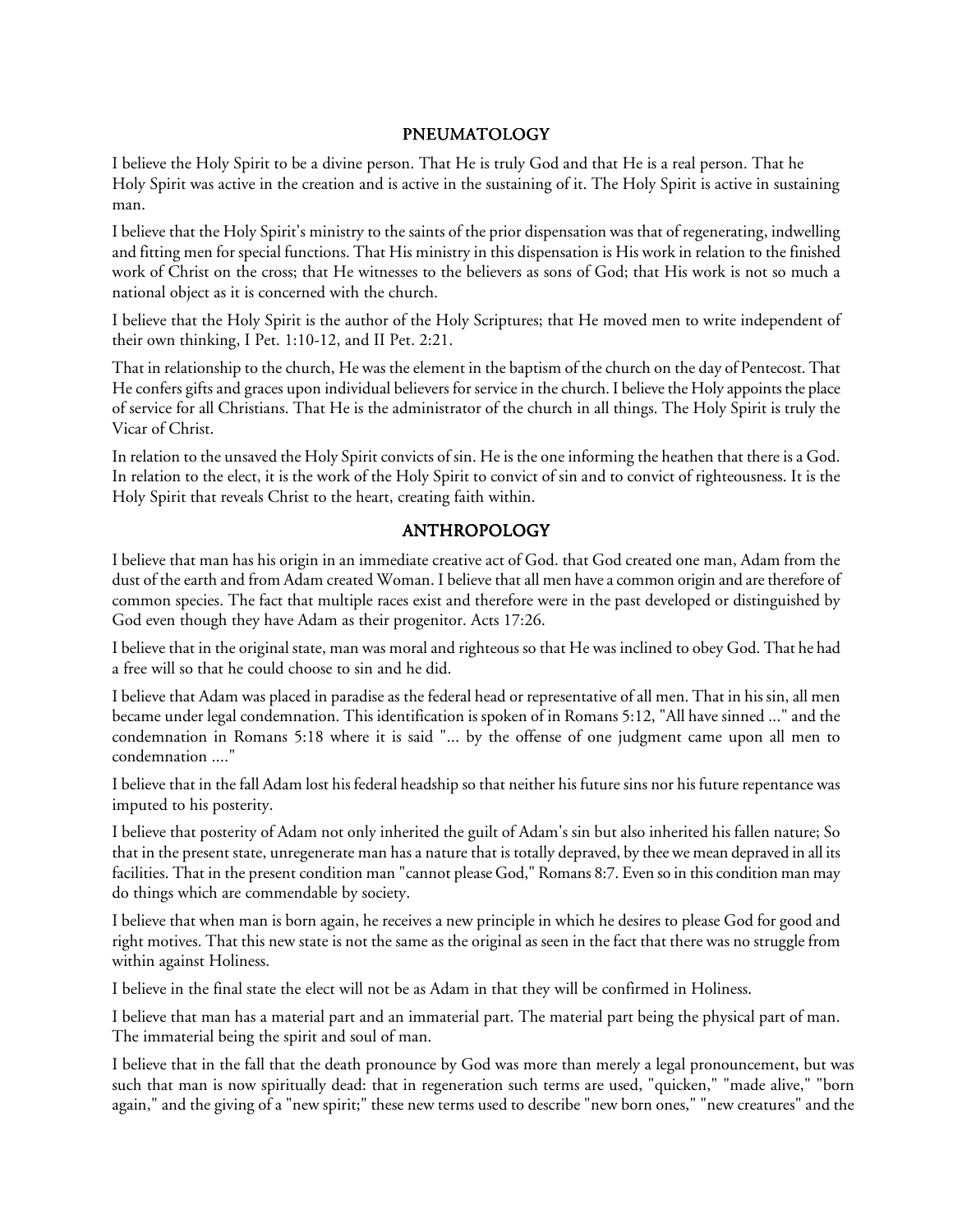"new man.' That with such action involved one would think that this is a radical difference between the unconverted and the converted. However the lack of power to believe unto salvation lies not in the absence of any faculties but in the unwillingness, John 5:40.

Concerning the origin of the soul of man I favor the traditional theory. This seems to be more in harmony with the scripture and with systematic theology.

I believe that in. the original creation man was created in the image of God. This image was natural and moral but certainly not physical. God is spirit. In the fall this image is defaced but not obliterated. I believe that man has an endless existence. This existence is spiritual land is conscience after death. That someday the bodies of all men will be reunited to their souls and exist as body and soul in eternity.

#### HAMARTIOLOGY HAMARTIOLOGY

I believe that sin is a missing the mark or standard. That as an act, sin fails to measure up the Holy requirements of God. It is in this sense that it is called transgressing. Also sin is a nature in which a person is not guided by the principle of the Lawgiver, I John 3:4. (A.S.V.) I believe sin is also a state and to be in the state of sin is to be under the condemnation occurred by sin. John 8:24, ". . . ye shall die in your sins."

Sin apparently entered the universe when Satan set His will against God, Isaiah 14.

Sin entered the human race when Adam and Eve set their will against God's will.

Sin is discovered by the law, Rom. 3:20. "The wages of sin is death." The eternal aspect of the punishment of sin is to be forever separated from all that is good.

#### ANGELOLOGY ANGELOLOGY

I Believe in the existence of angels. Angels are, apparently, the immediate creation of God and do not reproduce. God created the angels as spirit beings with personality. The angels are described as being a higher order of creation than man. One of these angels, Lucifer, who was of high office, became self-willed and fell from his sinless estate. In his fall Satan, or Lucifer, took a large part, apparently one third, of the angels of God with him to be his angels.

At the present time Satan and his angels are active in their battle against God and His people. Satan and his angels will be judged after the millennium.

The good angels have as their function the worship and service of God. In the service of God, one of their functions is ministering to the elect of God.

While man was created lower than the angels, yet in the person of the Lord Jesus Christ, man is exalted above them so that their worship of God is centered on Christ Jesus.

#### **SOTERIOLOGY**

I believe that salvation is according to divine election. Election is that eternal act of God by which, in His sovereign pleasure and on account of no foreseen merit in them, He chooses certain, out of a number of sinful men, to be recipients of the special grace of His spirit and so to be made voluntary partakers of Christ's salvation.

God has the right to bestow more grace upon one subject than upon another; grace being unmerited favor to sinners. Rom. 9:20, 21 & Matt. 20: 12-15

I believe that men are called unto salvation and that calling is that act of God by which men are invited to receive salvation through faith in the Lord Jesus Christ. There are two types of calling, one general and one special. The general call is to all men and is by providence, by the Word and by His Spirit. That this call is sincere one only needs to consider that God has ". . . no pleasure in the death of the wicked," Ezek. 33:11; and that God loves righteousness; and it is the duty of all men repent and believe on the Lord Jesus Christ; therefore we can say that God sincerely desires the salvation of all.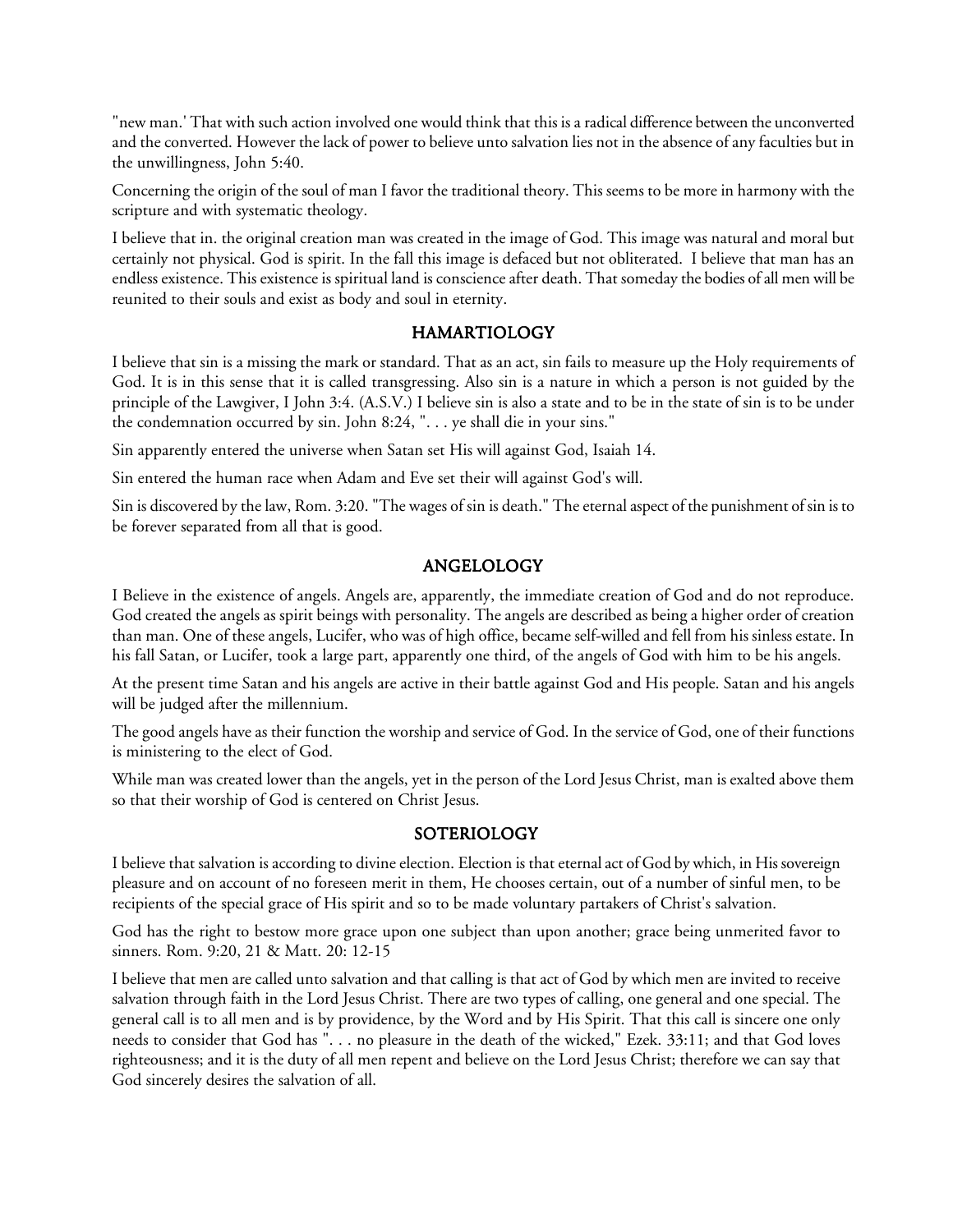The special call we would call efficacious or irresistible. By efficacious we mean that the operation of God is the origination cause of that new disposition of the affections and that new activity of the will by which the sinner accepts Christ. By irresistible we mean that when a man is so acted on that he will receive Christ, not that there is an outward constraint to do so. The cause is not in the response of the will to the presentation of motives by God, nor in any mere co-operation of the will of man with the will of God, but is an almighty act of God in the will of man, by which freedom to choose God as its end is restored and rightly exercised, John 1:12 & 13.

I believe that in order for sinners to be saved they must be born again or regenerated. Regeneration is the communication of the divine nature to man by the operation of the Holy Spirit through the Word and is evidenced by man's voluntary obedience in repentance and faith.

I believe the efficient cause of regeneration is the immediate agency of the Holy Spirit and that the Word is the instrument. This act of God is in accord with man's mental constitution and volition.

I believe that conversion is the voluntary act of man whereby he turns from sin to Christ. The turning from sin we call repentance. I believe that repentance, being essentially a change of mind in which sinners turn from, it involves a change of view, a change of feeling, and a change of purpose. The intellectual element recognizes sin as committed against goodness and justice. The change in purpose is that inward turning from sin to seek pardon and cleansing.

I believe that faith is that voluntary change in the mind of the sinner in which he turns to Christ. Being a change of mind it involves a change of view, a change of feeling and a change of purpose. The intellectual element recognizes God's truth as the ground for faith and salvation.

The emotional element is assent and admiration of God's power and grace in Jesus Christ as relating to the needs of the soul. The voluntary element is the active trusting the Lord Jesus Christ as Lord and Savior. It is the calling, looking, committing, and receiving that is spoken of in the scripture.

Faith has the Lord Jesus Christ as it's object, the Word of Promise as it ground and good works as its fruit.

I believe that justification is that judicial act of God by which, on account of Christ, to whom the sinner is united by faith, He declares that sinner no longer under the condemnation of the Holy law, but is restored to His favor. Justification involves the forgiveness of sins and the removal of guilt and punishment. Justification further involves the imputation of divine righteousness and a restoration to a position of favor. The restoration to a position of favor is sometimes called adoption and is termed sonship, John 1:12, Eph. 1:5, Romans 8:23, Gal. 4:4, 5. One of the best illustrations of justification is seen in Zechariah 3:4, "I have caused thine iniquity to pass from thee; I will clothe thee with rich apparel."

We are justified by faith, not because faith is a work by which we merit justification, nor is faith accepted as an equivalent to obedience; but because we are united to the Lord Jesus Christ by faith. Hence, we are not said to be justified on account of faith but by faith or through faith. Faith is the instrumental cause of justification while the grace of God is the efficient cause. The person and work of the Lord Jesus Christ is the merit and ground of justification.

I believe that sanctification is the separation and dedication of a person or object to and for God, to belong wholly to Him and to be used for His glory. There is a positional element in which, at conversion, the believer is set a part for the service of God. There is an experimental element which is progressive in which the believe is set apart from the world and sin. In the former sense sanctification is complete (Heb. 10:10) in the latter sense it is in degrees (I Thess. 4:3 & 4). The sanctification of the believer will be complete at the coming of our Lord Jesus Christ (I Thess. 5:23). From the human side sanctification is accomplished in the life of the believer through Bible study and prayer.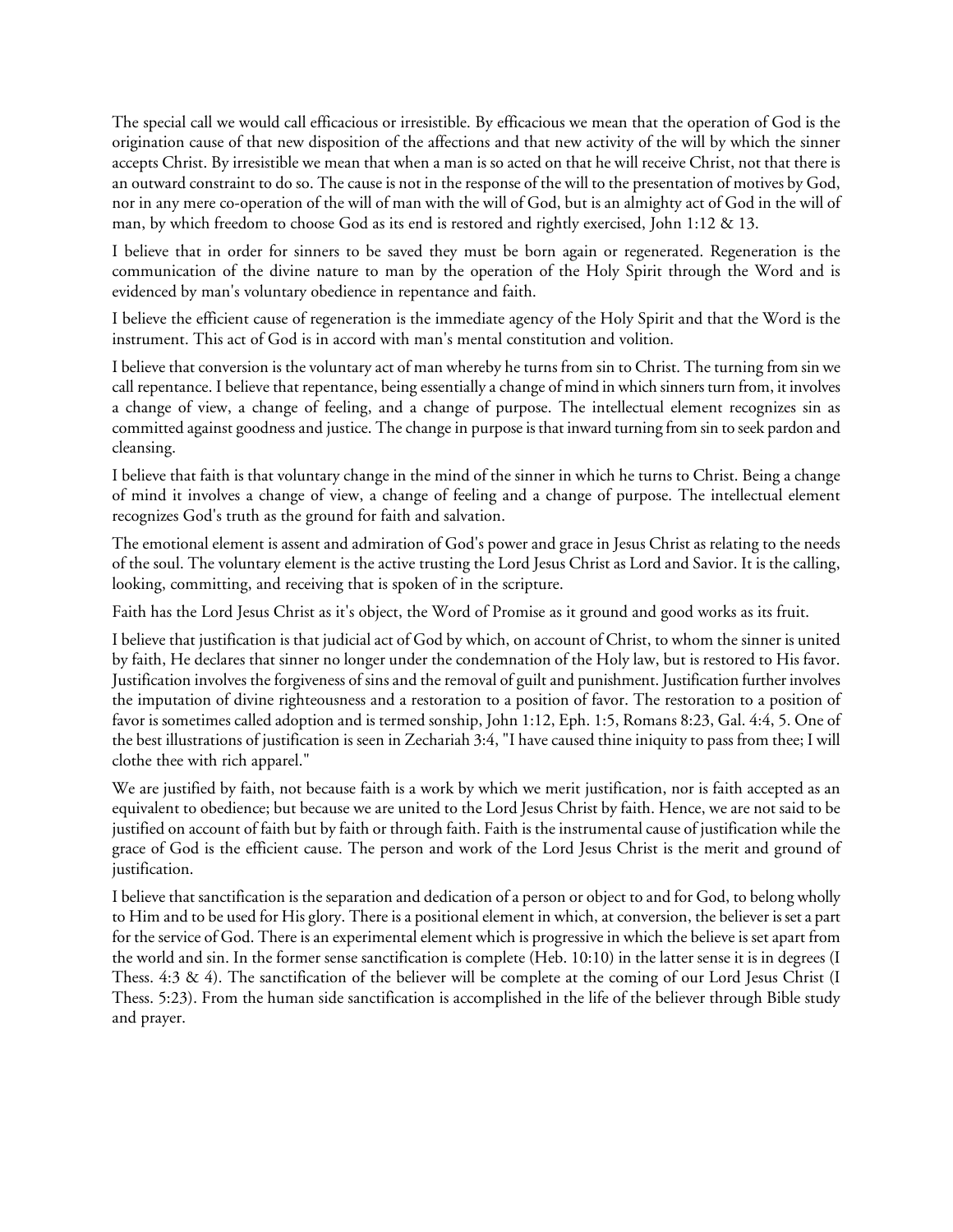#### ECCLESIOLOGY

I believe that the Church is a company of regenerate persons who voluntarily unite themselves together for the purpose of carrying out the will of the Lord Jesus Christ. It is not only practical but necessary for a Church to be governed by the precepts and examples of the New Testament, that no Church as the right to set up Church government different than those principals.

I believe that membership in the Church is to be preceded by conversion and baptism. I believe that the model Church or New Testament Church is characterized by the following:

Baptism by immersion of believers to set forth the finality of the work of Christ. If immersion is not possible, than pouring of blessed pure water over the person's head each three times in the name of The +Father, The Son and The Holy Spirit. These things also be done with Christenings

The autonomy of the Church in which Christ is the head and the Holy Spirit the administrator. That fellowship with Churches of like faith is wise as long as each Church retains its autonomy.

The priesthood of the believer where Christ Jesus is the only mediator between God and man. That as priests we not only have the privilege of access to God but the duty to intercede for one another.

That there are two ordinances to be continued in the Church, baptism and the Lord's supper. The Lord's supper is a commemoration of the death of the Lord Jesus Christ. The prerequisites to the Lord's supper is an orderly walk which includes, conversion, baptism and Church membership.

Individual soul liberty in which each believer is responsible for what he believes and practices.

Separation of Church and state where the Church does not dictate to the state and the state does not have authority over the Church except in those matters which are pertinent to state responsibility. Also by its preaching of righteousness the church should have great influence upon the state.

#### Three offices, Bishops, Priest and Deacons.

The Bishop is appointed by the Holy Spirit and is recognized by the Archbishops of the Church. The Priest is appointed by the Holy Spirit through the Bishops Apostolic Succession of Laying of the hands and is recognized by the Church. The deacons are also appointed by the Bishops Apostolic Succession of Laying of the hands and is recognized by the Church for specific needs. Neither office is a ruling office for the Church is a self governing body. The Apostolic Succession is passed down starting with Jesus Christ and Saint Paul to the Bishops of the Church. Only the Bishop may ordain its Priest and Deacons. Jesus Christ is the head of the church, Not any man.

#### Salvation by grace through faith apart from works.

That in the Church there should be unity of faith and purpose. The purpose of the Church is to be custodian of and propagate the truth. I believe the Church to be the institution to reveal His glory, preach the gospel and comfort and edify the saints in this age.

#### **ESCHATOLOGY**

I believe in the Second Coming of the Lord Jesus Christ to establish a 1,000 year rule on the earth. Prior to this 1,000 year rule there will be a 7 year period known as the "Tribulation" period and the 70th week in Daniel 9.

This Tribulation period will be proceeded by the rapture in which all those who are saved, both the dead and the living, will be caught up to meet the Lord in the air. This rapture has a twofold purpose, one is to remove the institution of the Church so that the focus will be on the nation of Israel and on the nations; once again God's dealing with men will be a national matter. The other purpose will be the judgment seat of Christ in which the saints will have their position assigned to them for the 1,000 year rule.